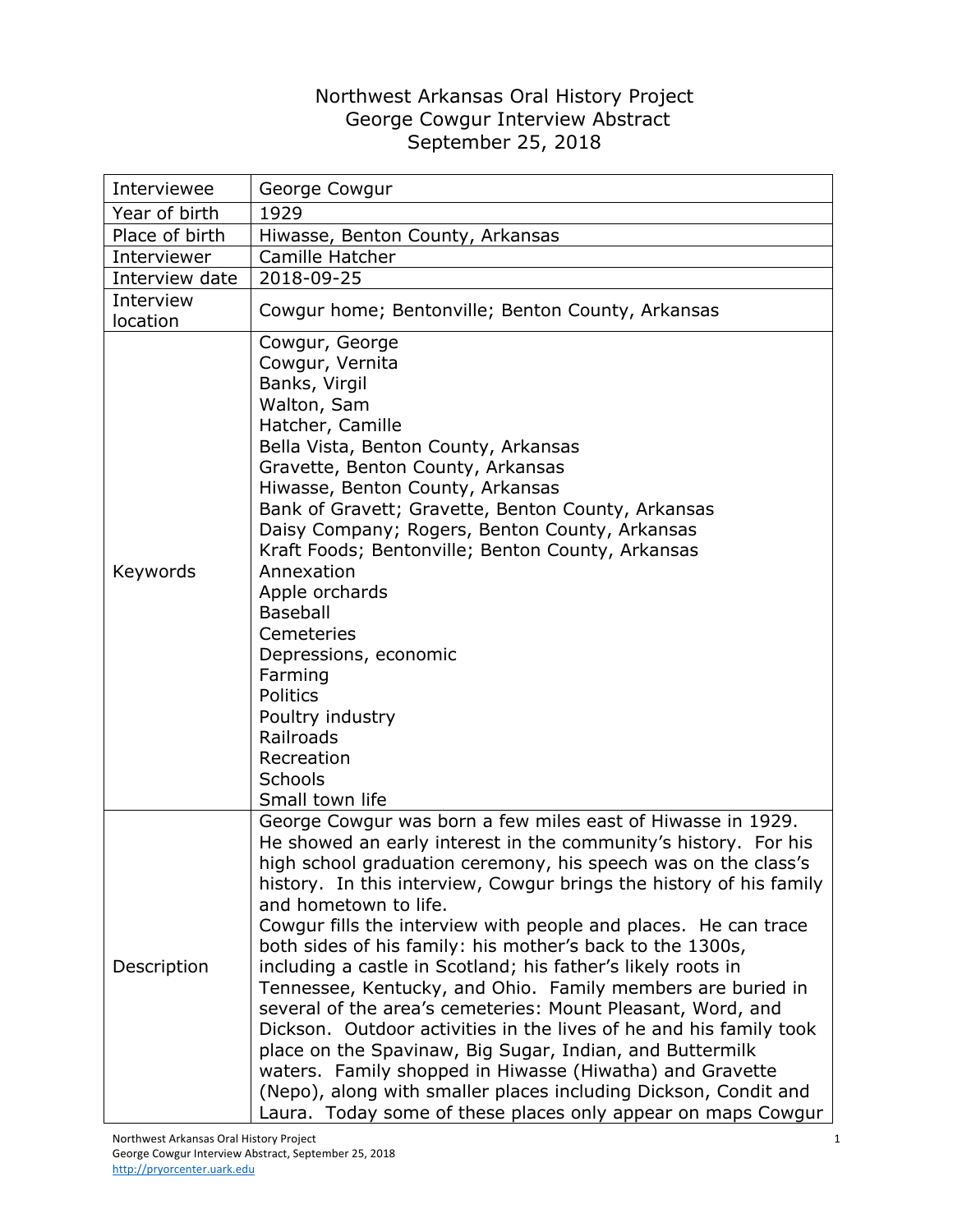|                                         | has in his collection.                                                                                                            |  |
|-----------------------------------------|-----------------------------------------------------------------------------------------------------------------------------------|--|
|                                         | From the late 1800s to early 1900s, the land around Hiwasse,                                                                      |  |
|                                         | including Cowgur's father's farm, was known for its apple                                                                         |  |
|                                         | orchards. The railroad brought visitors to see the apple                                                                          |  |
|                                         | blossoms. Other cash crops included beans, tomatoes, and                                                                          |  |
|                                         | strawberries. Times were hard during the Depression, but                                                                          |  |
|                                         | families worked together. The poultry industry began in the late<br>1930s. In 1949, Cowgur and his wife Vernita, (with help from  |  |
|                                         | his father and a loan from Virgil Banks) built their own poultry                                                                  |  |
|                                         | houses and added the well with a pump. He credits the Banks',                                                                     |  |
|                                         | especially Virgil, with supporting many to be able to earn a living                                                               |  |
|                                         | in good and bad years. Virgil allowed customers to buy on credit                                                                  |  |
|                                         | and provided loans with little or no interest. His Hiwasse                                                                        |  |
|                                         | Produce Store stocked everything needed for poultry farmers                                                                       |  |
|                                         | and he bought their locally produced goods.                                                                                       |  |
|                                         | Living in Northwest Arkansas meant working hard. Yet there                                                                        |  |
|                                         | was time for fun whether you were a kid or married with family.                                                                   |  |
|                                         | Cowgur, his friends, and cousins played baseball in summer,<br>swam in the original Blue Hole, flattened nails on the train       |  |
|                                         | tracks, had fun with bean-flippers, and tricked drivers with the                                                                  |  |
|                                         | pocketbook game. Later, he and Vernita took the family on                                                                         |  |
|                                         | summer camping trips. One ended in a court appearance.                                                                            |  |
|                                         | Cowgur's home is located where Hiwasse, Bella Vista, and                                                                          |  |
|                                         | Bentonville intersect. That's given the family an advantage point                                                                 |  |
|                                         | to observe and comment on changes experienced in their                                                                            |  |
|                                         | lifetime. Cowgur believes 'there's not many of them [changes]<br>bad', saying 'my kids and grandkids don't have to go to          |  |
|                                         | California to get a job.' He points out the improvements "Mr.                                                                     |  |
|                                         | Sam" (Walton), Daisy, Kraft and poultry companies have                                                                            |  |
|                                         | brought to the area. Finances and tax revenue are a key as he                                                                     |  |
|                                         | notes changes in the Bank of Gravette ownership, the growth of                                                                    |  |
|                                         | Bella Vista, and decision of Hiwasse to incorporate with Gravette                                                                 |  |
|                                         | over Bella Vista.                                                                                                                 |  |
|                                         | A man of several careers, Cowgur has been a farmer, carpenter,                                                                    |  |
|                                         | and business owner. In addition to Hiwasse, he and Vernita                                                                        |  |
|                                         | lived in Bartlesville and Tulsa. But Hiwasse is home; its where<br>he has been an active volunteer serving for twenty-three years |  |
|                                         | on the Benton County School Board, as trustee for the Mount                                                                       |  |
|                                         | Pleasant Cemetery, and chairman of the Benton County Water                                                                        |  |
|                                         | Authority #1.                                                                                                                     |  |
|                                         | Always interested in history, George Cowgur and family have                                                                       |  |
|                                         | made and participated in a history of their own.                                                                                  |  |
| Duration                                | 101 minutes                                                                                                                       |  |
| <b>Audio File</b>                       | MP3                                                                                                                               |  |
| Format<br>Images                        | Yes                                                                                                                               |  |
| Producer                                | Northwest Arkansas Oral History Project                                                                                           |  |
|                                         | Pryor Center for Arkansas Oral and Visual History, University of                                                                  |  |
| Copyright                               | Arkansas                                                                                                                          |  |
| <b>Website URL</b>                      | http://pryorcenter.uark.edu                                                                                                       |  |
| Northwest Arkansas Oral History Project |                                                                                                                                   |  |